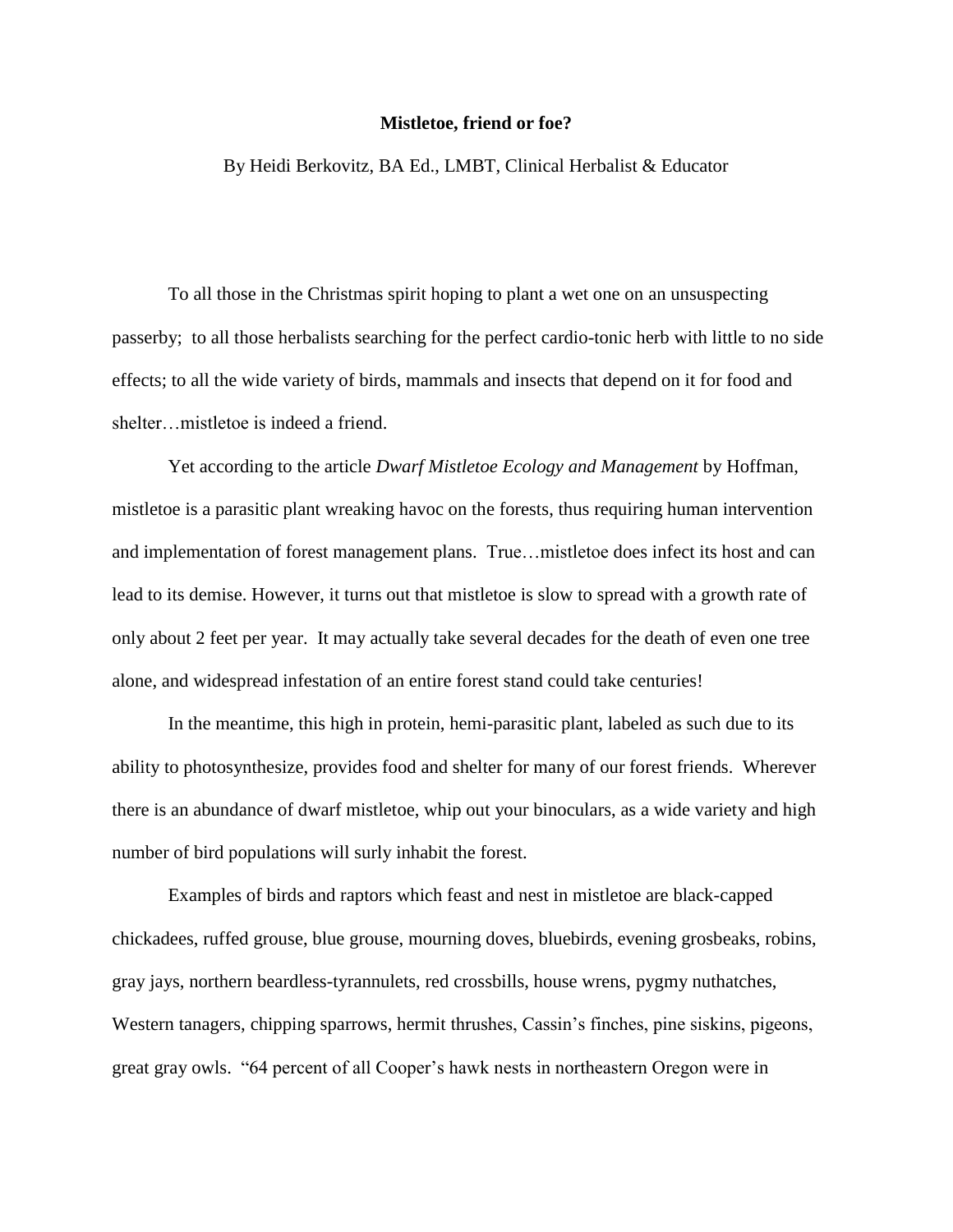mistletoe." "A well-disguised nest provides protection against predators such as the great horned owls." (Puckett and Esque 2009)

A variety of insects also depend on mistletoe for their survival. There are three kinds of US butterflies - the thicket, the Johnson and the great purple hairstreaks, the latter of which is the only butterfly to feed on Christmas mistletoe. Important pollinating insects including flies, ants, beetles and bees all rely on mistletoe. Considering the diminishing bee populations in the US, mistletoe provides one of the first spring time sources of pollen and nectar for a variety of bees, which is a great thing.

Many mammals are also depend on mistletoe, including some Texas ranchers (hey, we're mammals) who consider mistletoe an insurance forage crop because their use cattle will feed on it when other forage sources are scarce. Red squirrels, Albert squirrels and flying squirrels often use witches brooms, the bushy sections which develop after a few years, as cover and nesting sites. Chipmunks and even porcupines love this plant as food.

Mistletoe's most common therapeutic indications include arthritis, cancer, the common cold, Hepatitis, HIV and reoccurring respiratory diseases. Traditionally, mistletoe has been used to treat high blood pressure, epilepsy, exhaustion, anxiety, arthritis, vertigo, and degenerative inflammation of the joints. Apparently, "European mistletoe is believed to reduce blood pressure and act as an antispasmodic and calmative agent, while American mistletoe is believed to simulate smooth muscles, increase blood pressure, and trigger uterine and intestinal contractions." (Natural Standards Database 2013)

My vote on mistletoe…friend.

References:

1) Hoffman, J., T. (2004). Dwarf mistletoe management. Retrieved from ACHS